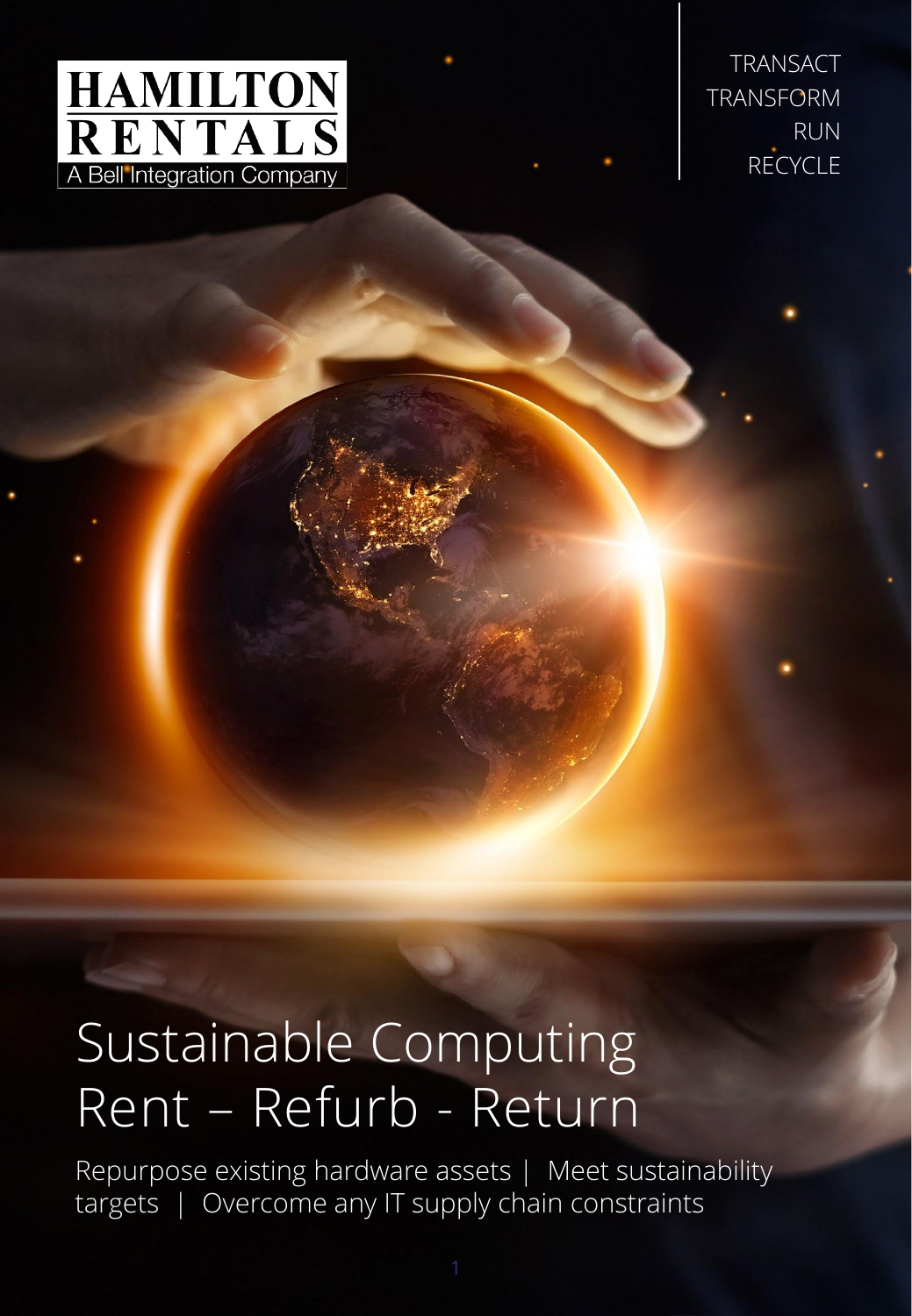

## A sustainable & costeffective solution

**Utilise rental hardware as a temporary solution while we upgrade and refurbish your existing IT fleet.**

Bell Integration, with Hamilton Rentals, is working with businesses to help extend the life of their IT assets without compromising on service levels, device performance and security.

We help enterprises to avoid procuring new hardware with our Rent, Refurb and Return services.



#### **Our Solution Includes:**

**Assessment -** We provide a free assessment of your existing IT estate and help to scope the extent of your refresh project.

**IT Rental -** Laptops or tablets can be shipped to site, or directly to your remote workforce, pre-built with your image and ready to plug and play, ensuring your end users have uninterrupted access to your systems.



**5**

**6**

**1**

**2**

**Collection & Evaluation -** Your existing hardware is securely collected. Items' conditions are graded and triaged at our secure facilities by qualified engineers.



**Refurbishment -** Faulty parts are replaced and the memory and storage upgraded, where required.

**OS and Software -** We can upgrade to the latest version of your desired OS and preload your company software build to ensure the device is *open box* ready to use.



**8**

**Direct Delivery -** We can ship your refurbished devices back to site or directly to your remote workers, as preferred.

**Recycling and Disposal -** Any IT assets beyond repair are data wiped and recycled. We provide a full audit trail and certificates of destruction.

**Repurpose existing hardware assets with minimal disruption to business | Meet sustainability targets | Overcome any technology supply chain constraints.**